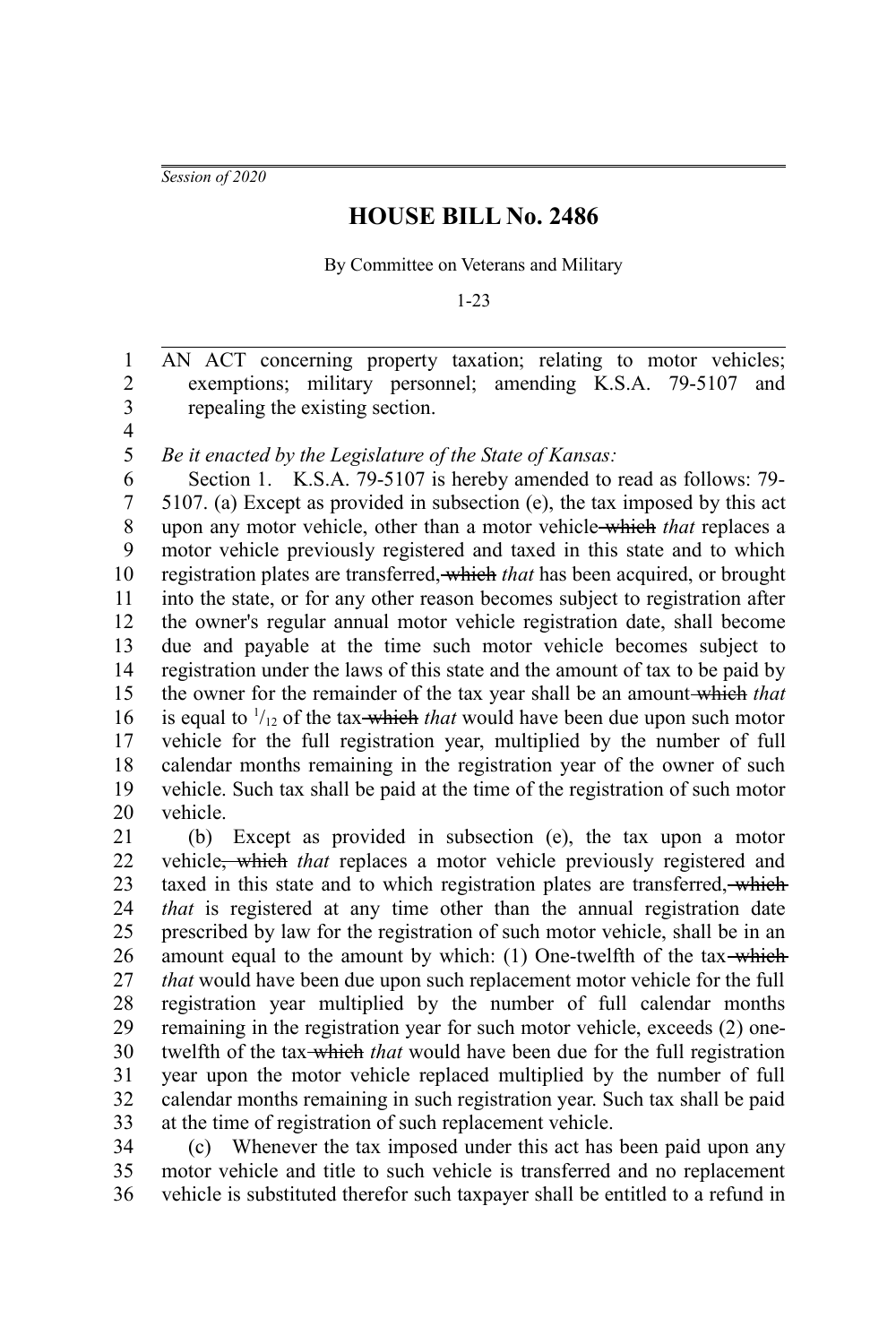an amount equal to  $\frac{1}{12}$  of the tax due upon such motor vehicle for the full registration year, multiplied by the number of full calendar months remaining in such registration year. Whenever the tax imposed under this act upon any replacement motor vehicle for the remainder of the registration year is less than the tax paid on the motor vehicle replaced for the remainder of such registration year, the taxpayer shall be entitled to a refund in the amount by which *that* the tax paid upon the vehicle replaced exceeds the tax due upon the replacement vehicle. All refunds shall be paid by the county treasurer from the moneys received from taxes upon motor vehicles imposed by this act which *that* have not been distributed. No refund shall be made under the authority of this subsection for a sum less than \$5. 1 2 3 4 5 6 7 8 9 10 11 12

(d) Whenever the tax imposed under this act has been paid upon any motor vehicle and the owner thereof has established residence in another state during such vehicle's registration year, such owner shall be entitled to a refund of such taxes in an amount equal to  $\frac{1}{12}$  of the tax paid upon such motor vehicle for the full registration year, multiplied by the number of full calendar months remaining in such registration year after the month of establishing residence in another state. No such refund shall be allowed unless and until the owner submits to the county treasurer evidence of a valid driver's license and motor vehicle registration in another state, *to the county treasurer* and surrenders the Kansas license plate. All refunds shall be paid by the county treasurer from the moneys received from taxes upon motor vehicles which *that* have not been distributed. No refund shall be made for a sum less than \$5. 13 14 15 16 17 18 19 20 21 22 23 24  $25$ 

(e) (1) No tax shall be levied under the provisions of this act upon not more than two motor vehicles<del> which</del> that are owned by a resident individual *who is*: 26 27 28

 $(A)$  Who is In the full-time military service of the United States, is absent from this state solely by reason of military orders on the date of such individual's application for registration and such motor vehicles are maintained by such individual outside of this state; 29 30 31 32

(B) who is a member of the military service of the United States and is mobilized or deployed on the date of such individual's application for registration; or 33 34 35

(C) who is a full-time member of the military service of the United States, and is stationed in Kansas, or who is a full-time active guard and reservist *current* member *in good standing* of the Kansas army or air national guard or a Kansas unit of the reserve forces of the United States under authority of title 10 or title 32 of the U.S. code, and is stationed or assigned in Kansas. 36 37 38 39 40 41

(2) The owner of a motor vehicle not subject to tax pursuant to the provisions of subsection (e) *paragraph* (1) who has paid the tax levied 42 43